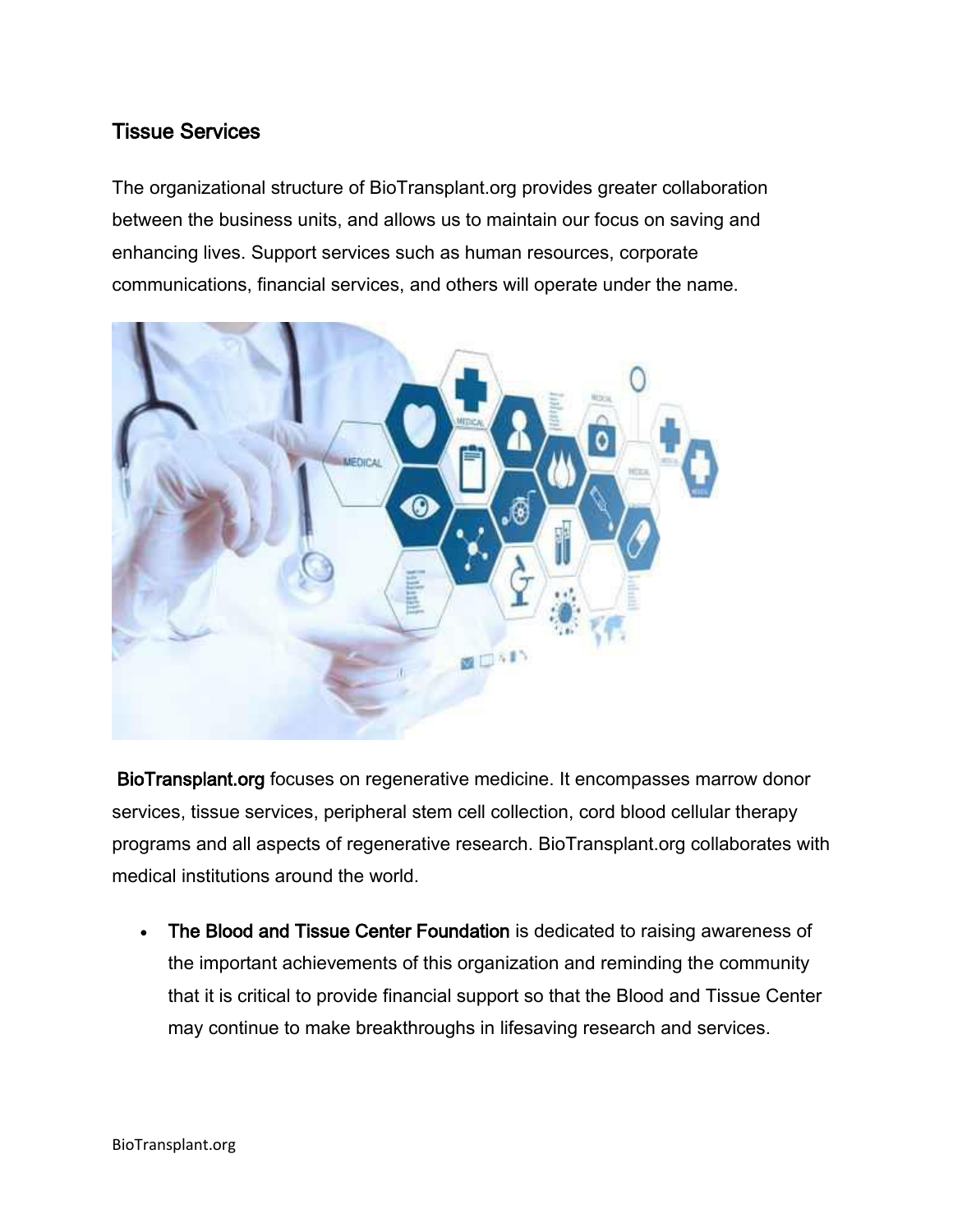BioTransplant.org provides facilities and expertise for established clinical services and research programs. The company specializes in the development and manufacturing of cellular and tissue components for clinical use under the rigorous SOPs and GMP required for human medical use. The laboratories provide state-of the-art testing as well as assay development.

BioTransplant.org is both a direct supplier to healthcare providers and a partner with commercial and non-profit organizations providing regenerative medicine treatments to patients. Our collections, processing and laboratory facilities include ISO-classified clean rooms, processing facilities, and testing laboratories that meet international regulatory standards.

BioTransplant.org encompasses a full service tissue bank, a peripheral blood stem cell program, and a cord blood bank.

BioTransplant.org provides facilities and expertise for established clinical services and research programs. The company specializes in the development and manufacturing of cellular and tissue components for clinical use under the rigorous SOPs and GMP required for human medical use. The laboratories provide state-of-the-art testing as well as assay development.

BioTransplant.org is both a direct supplier to healthcare providers and a partner with commercial and nonprofit organizations providing regenerative medicine treatments to patients. Our collections, processing and laboratory facilities include ISO-classified clean rooms, processing facilities, and testing laboratories that meet international regulatory standards.

BioTransplant.org encompasses a full service tissue bank, a peripheral blood stem cell program, and a cord blood bank.

Operating as the only AATB accredited full service tissue program in Texas, the BioTransplant.org maintains an extremely high level of quality in allografts and services.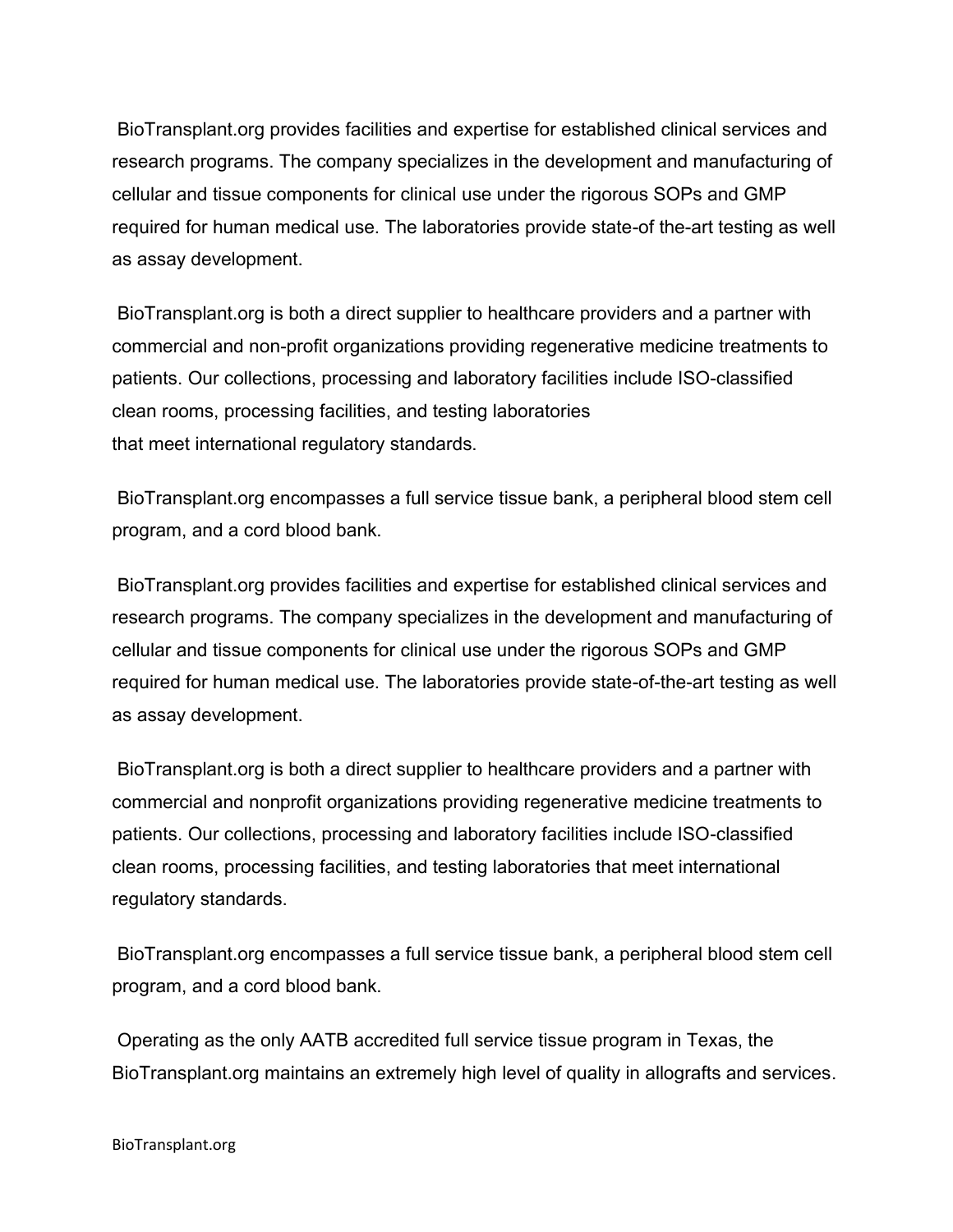It ensures that the safest and most precise allografts are available to the physicians and patients in the communities we serve.

- Marrow services provide a source for bone marrow components, including peripheral blood stem cells, used in transplant therapies for patients with lifethreatening blood disorders.
- The cord blood bank is a source of ethnically diverse, life-saving umbilical cord blood, collected from the placenta which is donated after a baby is born.

### Service History

Since 2000, BioTransplant.org, has served the needs of patients with the life-enhancing gift of donated human tissue for transplant.

The BioTransplant.org is the only full service tissue bank in Texas accredited by the American Association of Tissue Banks (AATB). Our team of dedicated professionals has unmatched experience and knowledge in developing, implementing and maintaining the highest standards of service and quality for the communities and professionals we serve.

# Quality Culture

BioTransplant.org monitors and ensures that all surgical activity follows the Current Good Tissue Practices (cGTP) set forth by the FDA and all other applicable standards. These cGTPs ensure that our primary goal is met — the safety of your patients and staff.

• All donors undergo a rigorous medical evaluation, in addition to serology and microbiology testing.

• Our state-of-the-art clean rooms were built to minimize the risk of contamination during processing.

• Our technicians engineer specialty grafts using high quality processes, thereby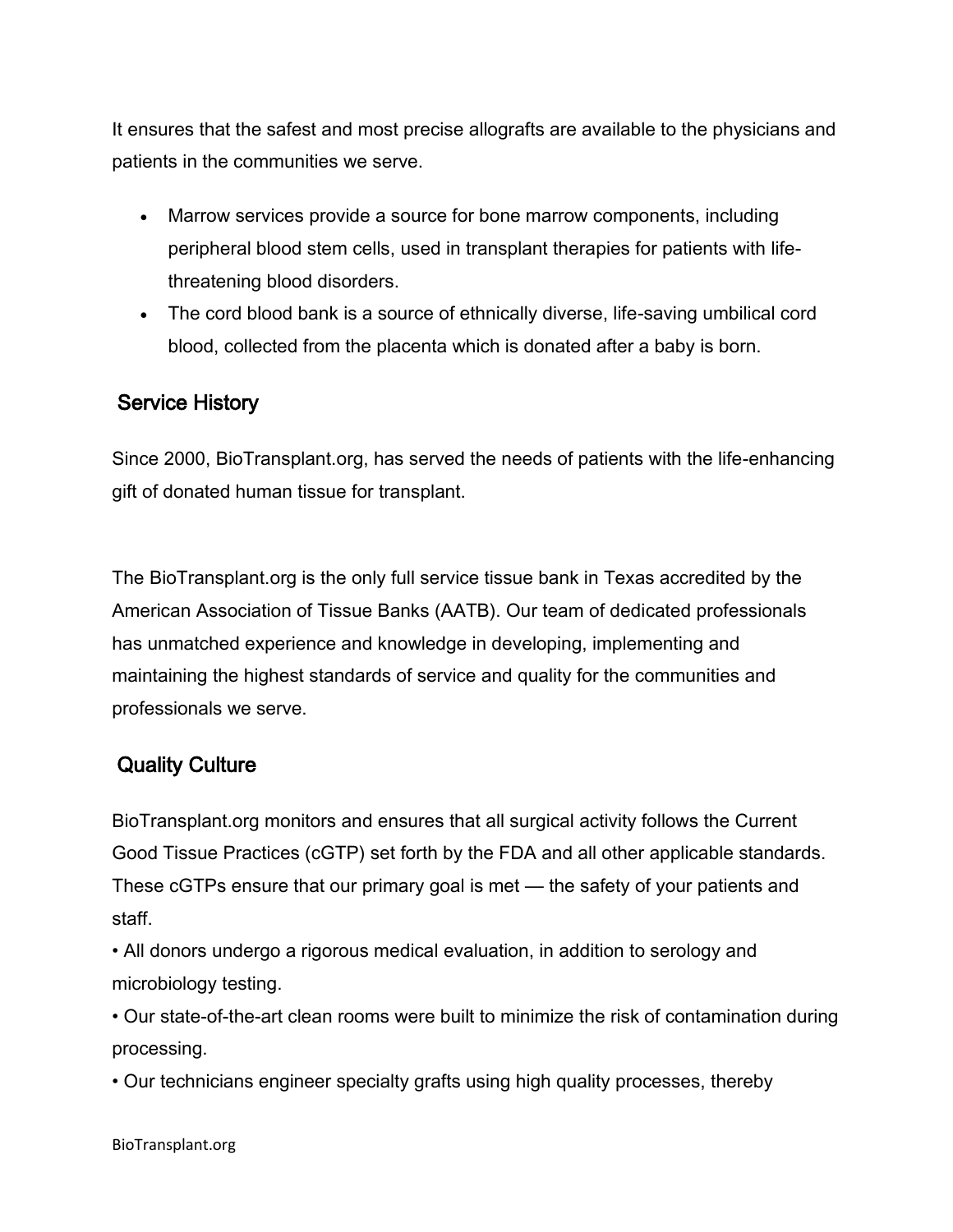creating products that surgeons can use while maintaining biomechanical integrity and safety.

### Customer Service

The BioTransplant.org's around-the-clock distribution team guarantees that your surgeons and facilities will always have the grafts they need, when they need them. Our on-call specialists are available 365 days a year offering unsurpassed customer service.

### Accreditations & Licensure

- AATB, American Association of Tissue Banks
- FDA, Food and Drug Administration
- ISO, International Organization for Standards 9001:2008
- New York State
- Florida State
- Maryland State
- California State

# Tissue Allografts

| - Cancellous |
|--------------|
|              |

**Cubes** 

Dowels

Chips

Chips Crushed

#### - Soft Tissues

Achilles Tendon **Gracilis** Patella (quad, bisected and whole) Peroneous Longus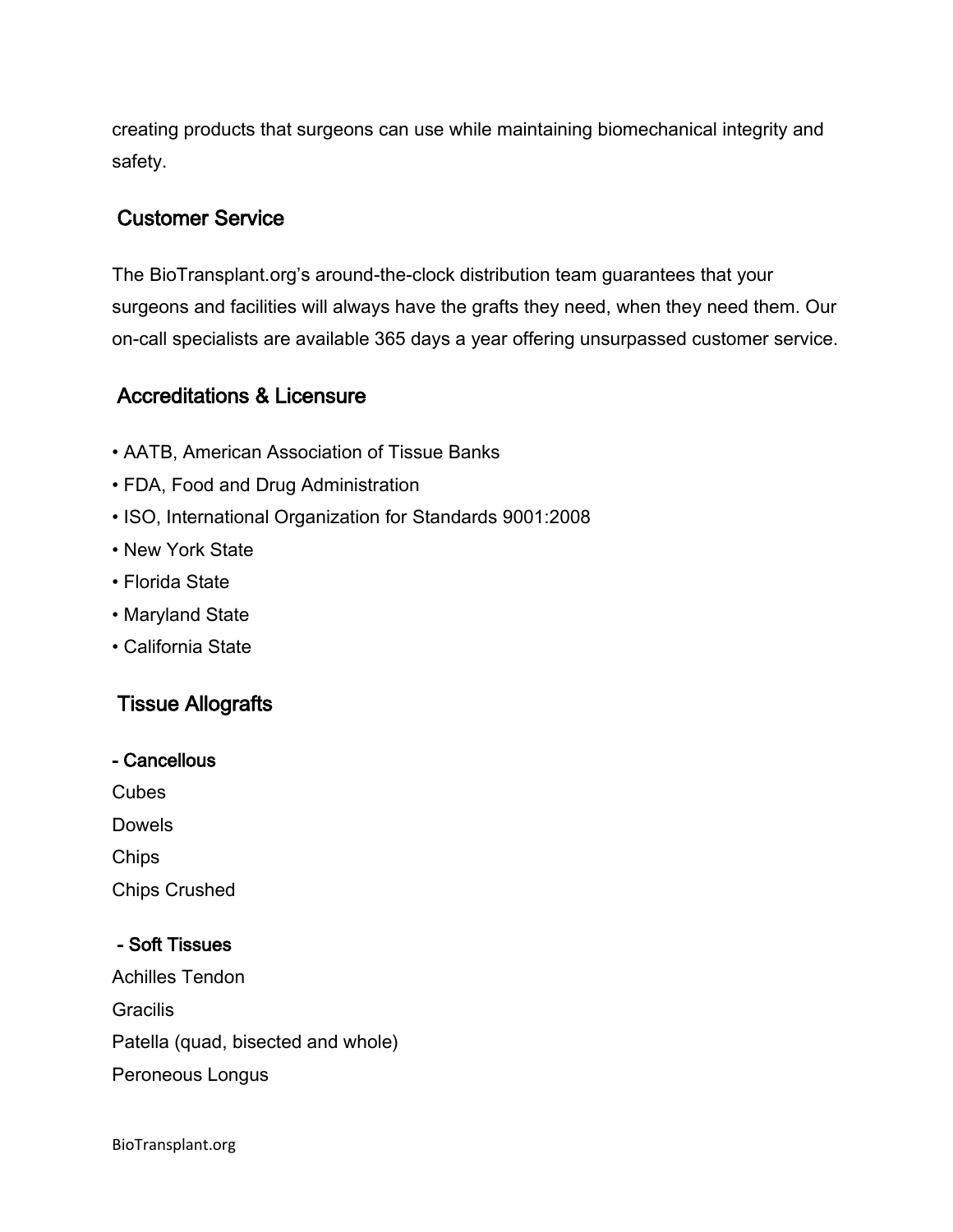Semitendonosus

Tibialis Anterior and Posterior

#### - Structural Repair Allografts

- Femoral
- **Patellar**
- Fibular
- Tibial

### - Cortical

Match Sticks **Button** Plate Powder **Block** 

#### - Iliac

Ilium Hemi Trictorical Block Tricortical Strip

### - Bicortical Block & Bone Dust

# Consignment Availability

BioTransplant.org's consignment program promotes good stewardship of tissue resources and allows partnering facilities to control the costs associated with unnecessary waste and storage.

# Collaborative Partnerships

Through BioTransplant.org, the Tissue Center currently provides tissue components to research and development partners that include:

BioTransplant.org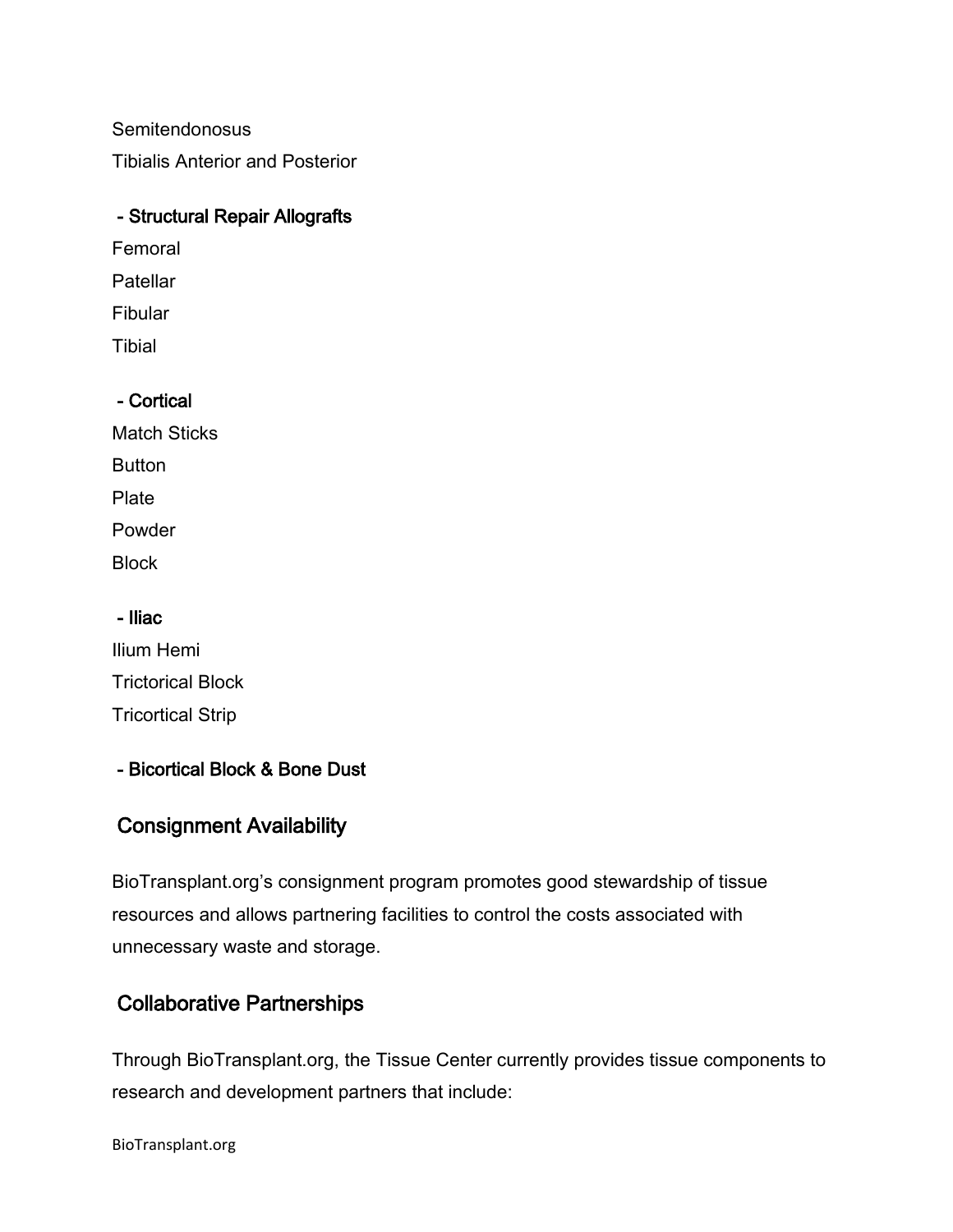• INCELL Corporation – BioTransplant.org provides cadaveric tissue to this human stem cell therapy company.

• Scripps Research Institute – BioTransplant.org provides cartilage for arthritis-related research.

• University of Texas Health Science Center at San Antonio – BioTransplant.org provides tissue for cardiology research.

# Our Employees' Commitment to the Community

Employees at BioTransplant.org not only serve the community through their regular jobs, but also take on many worthwhile causes throughout the year. By joining hands with the communities in which they live, employees have multiplied their ability to positively impact area needs.

BioTransplant.org employees actively engage in projects such as gathering supplies for animal shelters, hosting food drives, constructing homes, purchasing school supplies, collecting items for the homeless shelter and many others. The compassion of our employees extends to support other nonprofits such as United Way, Leukemia & Lymphoma Society, Aplastic Anemia & MDS International, Susan G. Komen, and many others.

All these activities demonstrate commitment to our core values: Respect, integrity and excellence.

### **Contacts**

Thank you for reviewing BioTransplant.org products and services. Please contact the Center for further questions. BioTransplant.org – (855) 590-0009